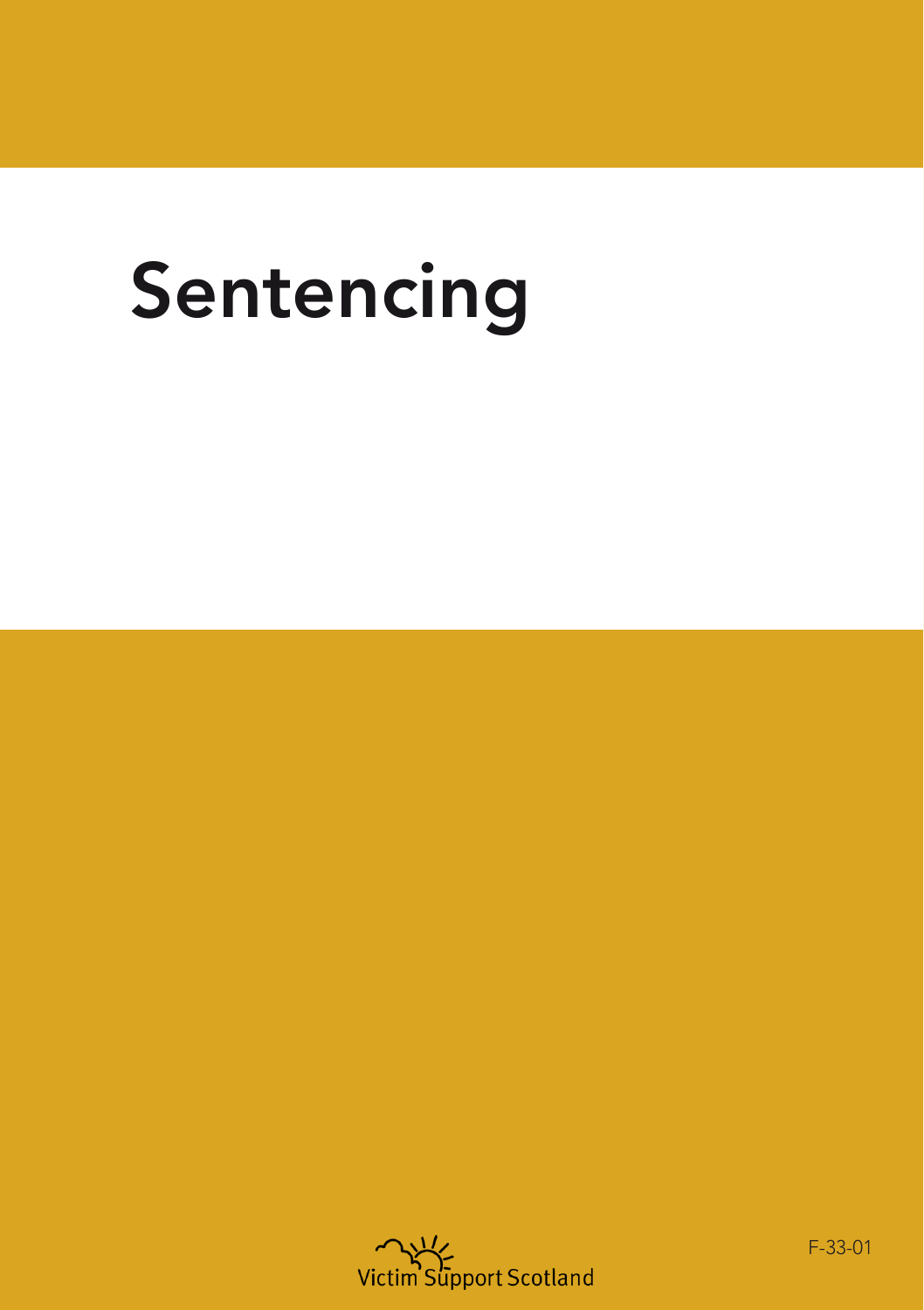Sentencing normally happens within four weeks of the end of the trial.

An accused who is found guilty of murder will normally be kept in custody until the sentence is passed. This is a decision for the Judge.

The actual time that the prisoner spends in prison will normally be less than the length of their sentence. Different things can affect this, like how well the prisoner has behaved while in prison.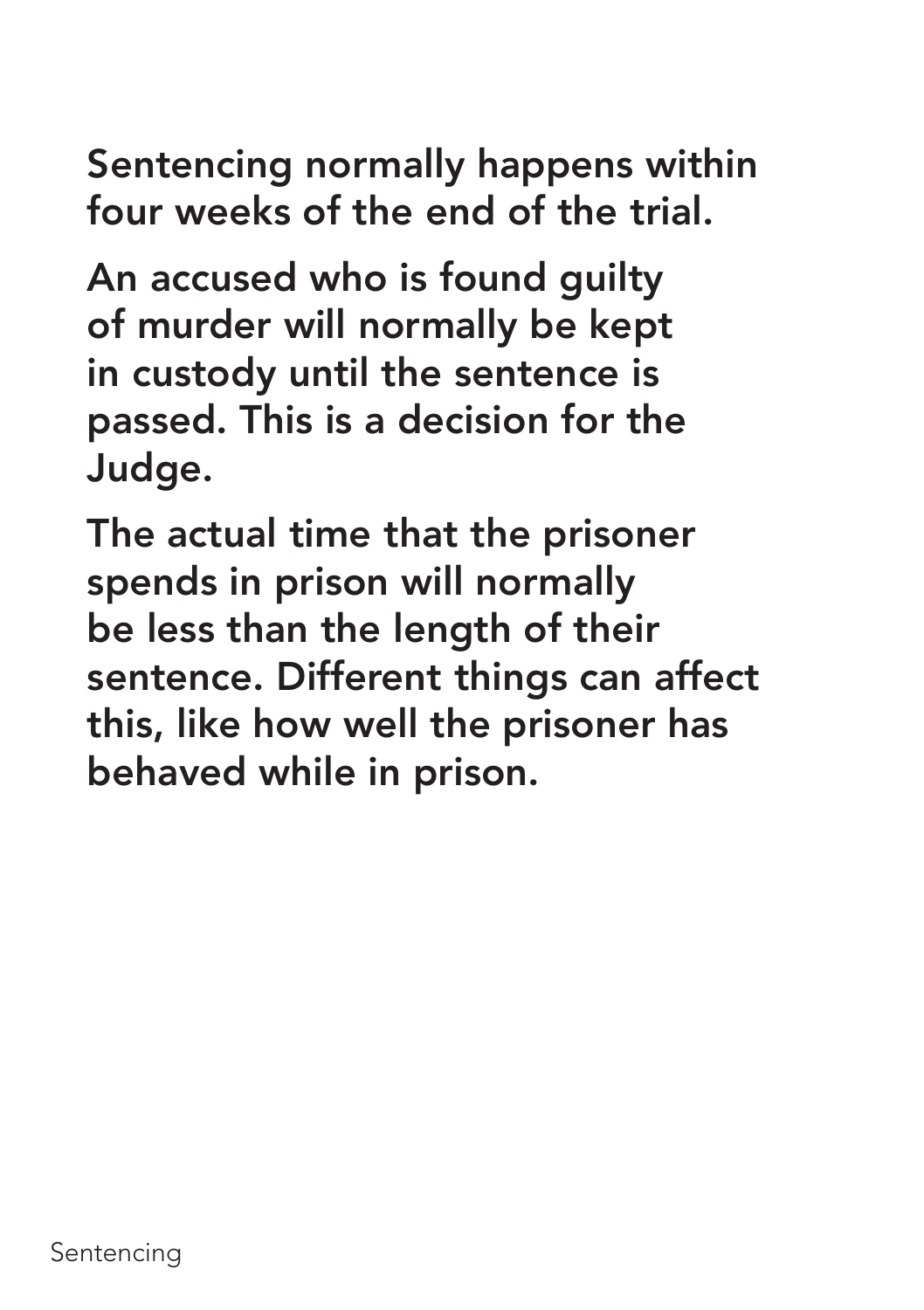#### Sentencing Process

- Before sentence is passed, the Defence Counsel for the accused will advise the Judge about any factors which they think might reduce the sentence. This is called a 'plea in mitigation'
- It is the Judge alone who decides what the sentence should be – the prosecutor is not involved in sentencing

#### Pleading Guilty

- If an accused pleads guilty to an offence, the Judge is required by law to consider passing a lesser sentence than might otherwise have been the case (you may hear this referred to as a sentence discount)
- The Judge decides how much, if any, of the sentence will be discounted
- The discount should not normally be more than a third of the maximum sentence available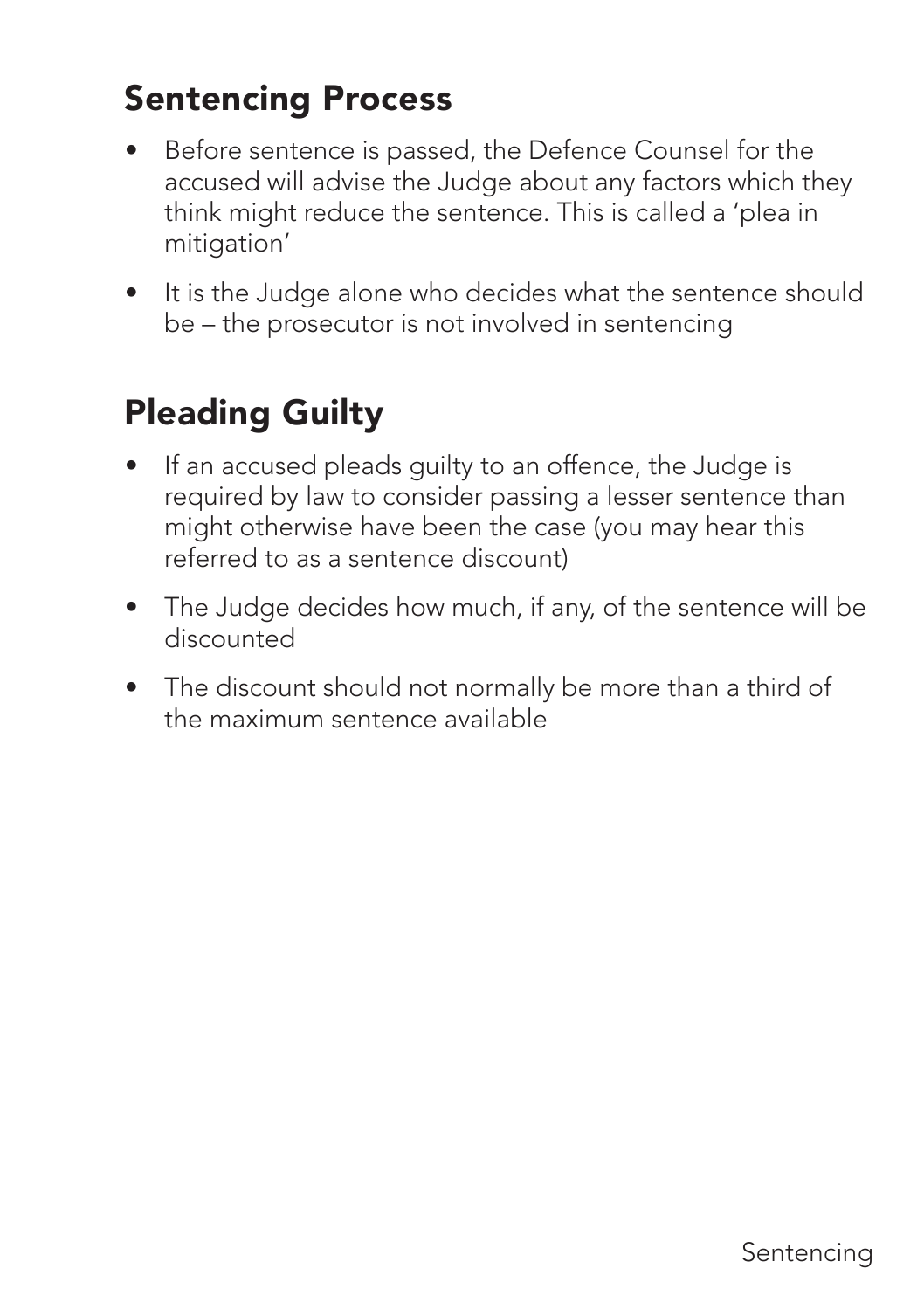# Mentally Disordered Offenders

Mentally disordered offenders are people, who, as a result of mental illness, have been found by the court to

- Have diminished responsibility (cannot be fully held legally responsible of their actions)
- Or have been found not guilty on account of insanity
- In both situations, the court can order a person to be detained (held) in hospital for treatment

For restricted patients (people the court consider a serious risk to the public) this detention will be 'without limit of time'

- If a prisoner is moved from prison to a secure psychiatric hospital during their sentence, the original sentence is still valid and doesn't change
- Restricted patients cannot be given leave of absence (suspension of detention) or be transferred without Government (Scottish Ministers') approval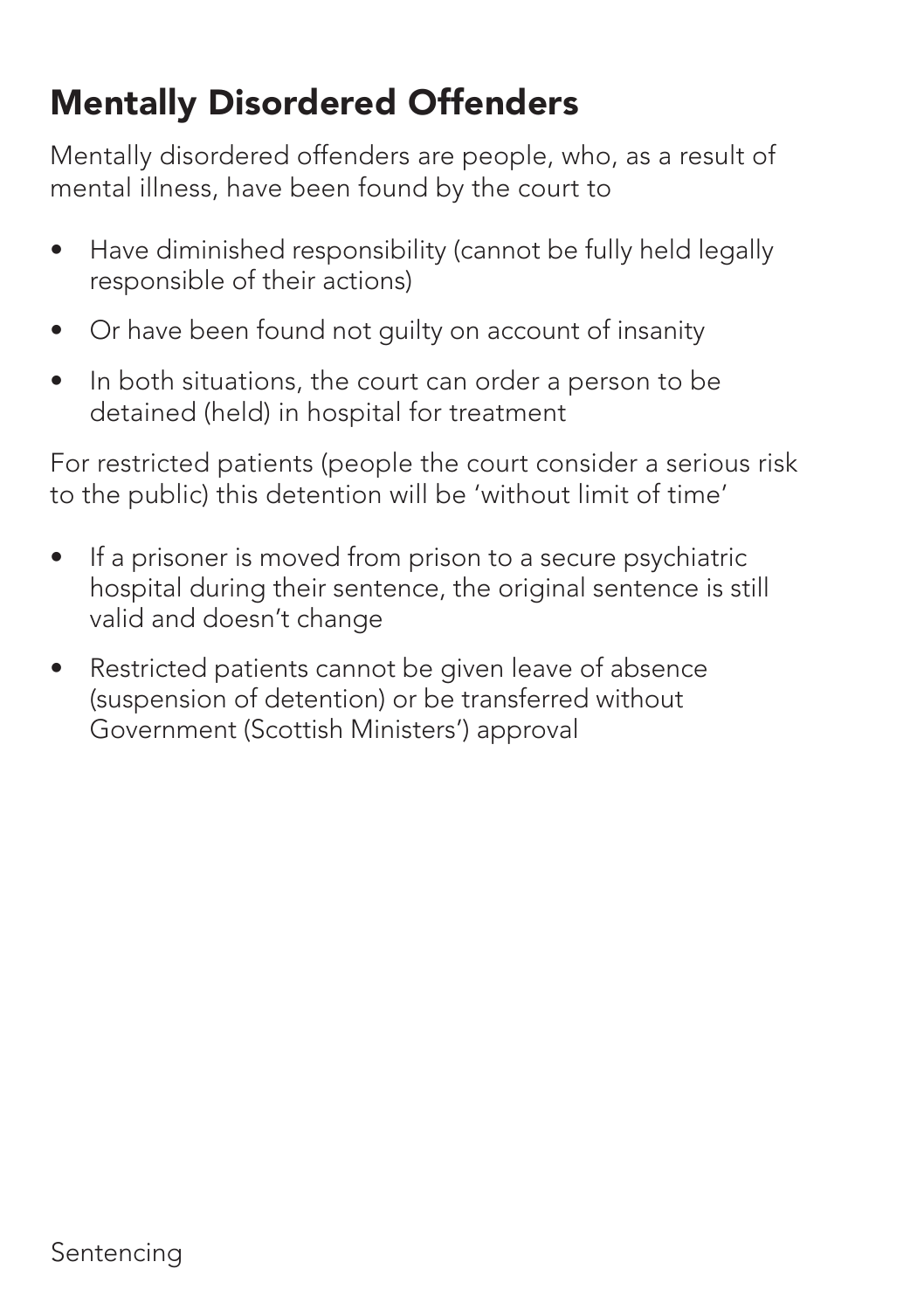# Appeals by a Convicted Person

Following a criminal case, a convicted person may appeal against their conviction or sentence.

They can also apply for bail and may be released while waiting for the appeal (this is called 'interim liberation').

- An accused found guilty at trial can appeal against the conviction or sentence or both
- The court may refuse the appeal or may allow the appeal in full or part
- If the appeal is allowed in full, the court may order a retrial or may acquit (free from charges) the accused
- If the accused pleaded guilty they can appeal against the sentence
- All appeals are heard by Judges in the Appeal Court which is based in Edinburgh. The court is able to impose a higher or lower sentence, or may confirm the original sentence

#### VIA will inform you if there is an appeal and how it progresses

In particular, VIA will contact you

- if the offender is granted bail before the date of the appeal
- to tell you the outcome of the appeal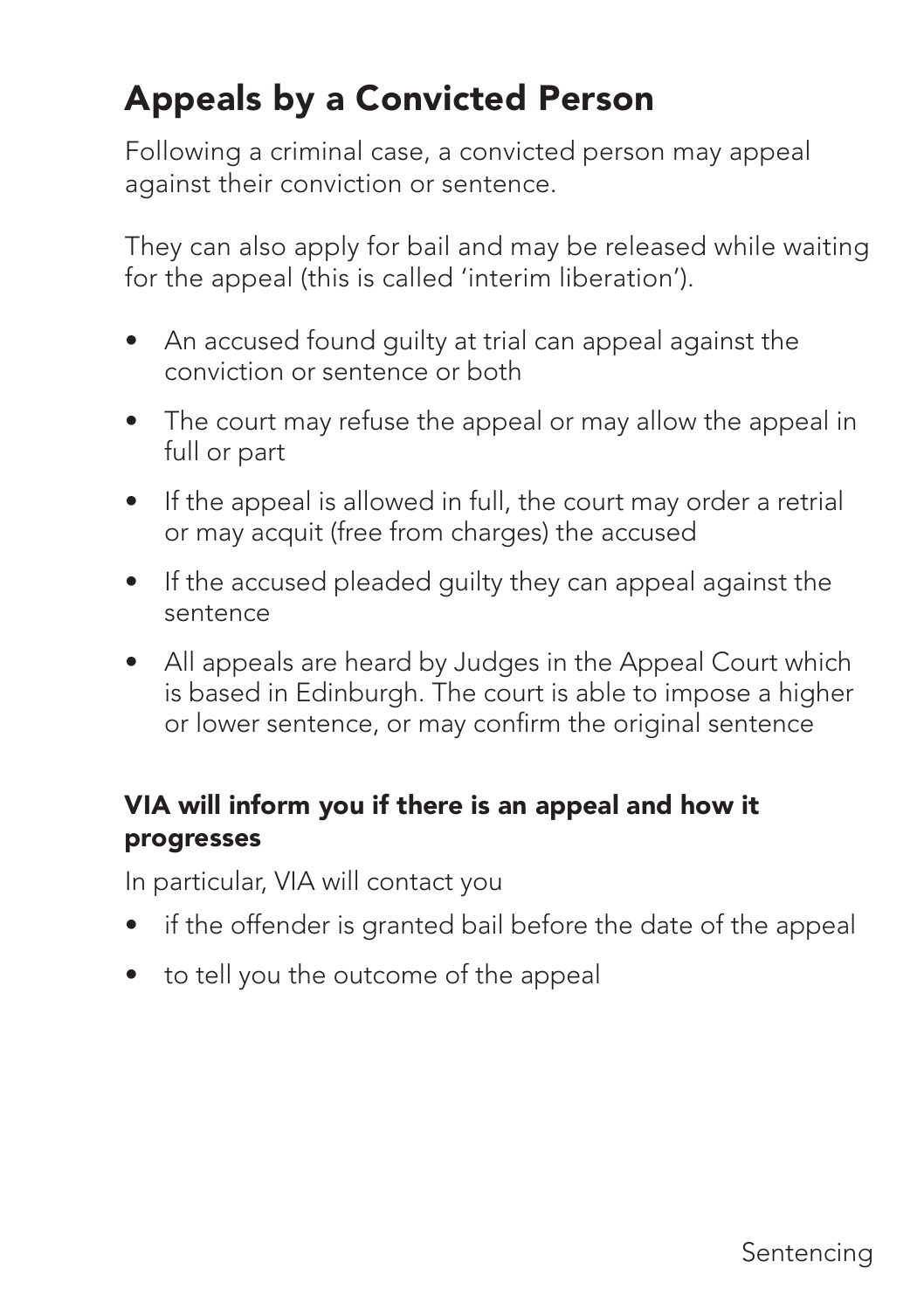#### Appeals by the Prosecution

- The Crown has a limited right of appeal against sentence, but only where a sentence is 'unduly lenient' (meaning that it falls outside the range of sentences which the judge, applying their mind to all the relevant factors, could reasonably consider appropriate)
- Because of this, such appeals are rare. If an appeal is lodged, you will be kept informed of progress
- The prosecution cannot appeal against a 'not guilty' or a 'not proven' verdict

# Bringing a Private Prosecution

- In certain circumstances an individual may seek to prosecute another person for a criminal offence. This is called a private prosecution
- To bring a private prosecution the Lord Advocate's consent is required
- This process is very costly and not covered by legal aid. It is therefore very rare